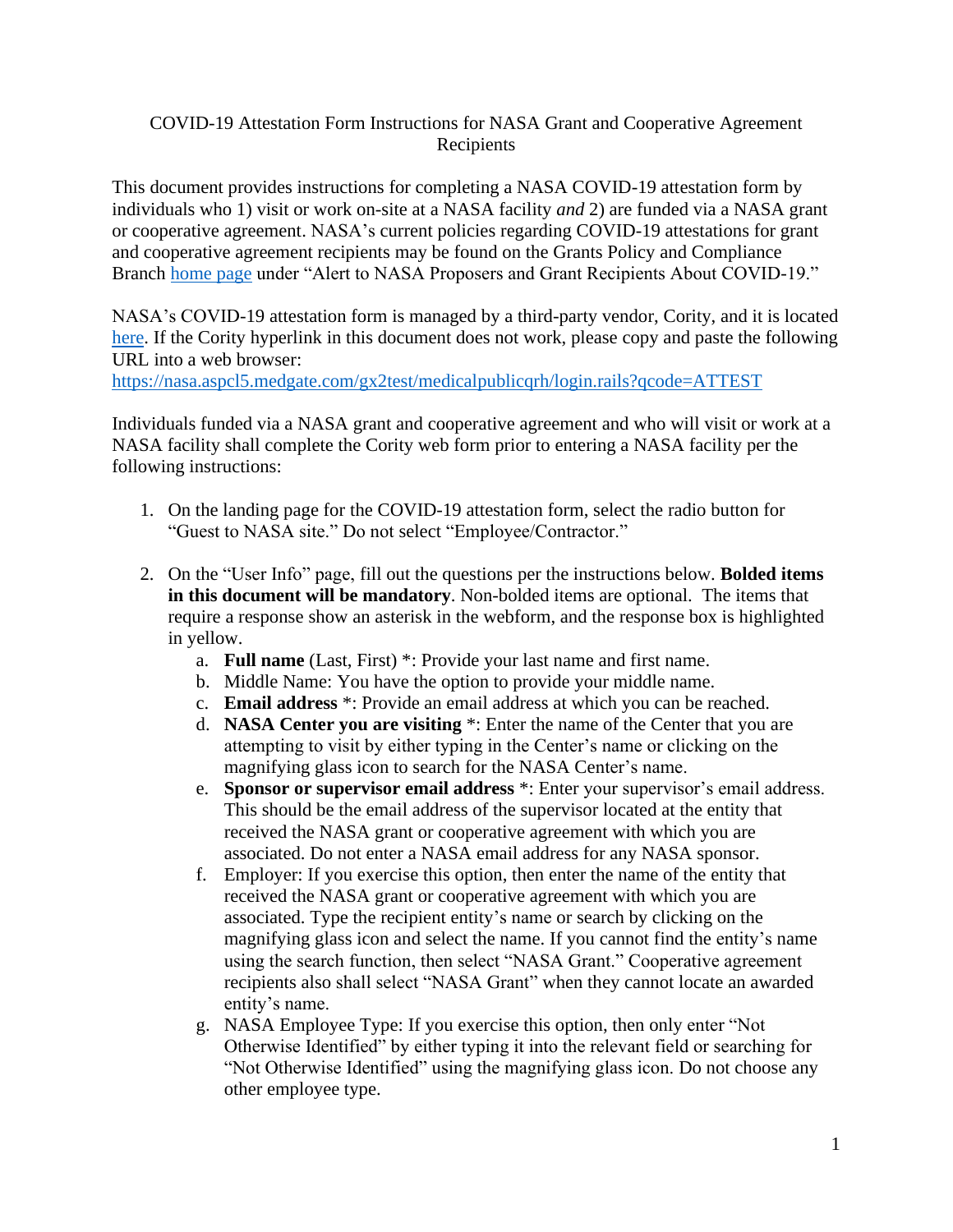- h. The final field next to "Click NEXT below to see the questionnaire you need to complete" should be pre-populated with the words "Certification of Vaccination (ATTEST)." However, only if this field is not populated, enter "Certification of Vaccination (ATTEST)" by either typing the phrase or searching for it using the magnifying glass icon.
- 3. After responding to the items on the "User Info" page, click the "Next" button to be taken to the page entitled "**NASA Certification of Vaccination (or "disclosure").**"
	- a. Please choose from the following check boxes: "I am fully vaccinated.", "I am not yet fully vaccinated.", "I have not been vaccinated.", or "I decline to respond."
	- b. Respond to the item **"I attest that the information provided in this form is accurate and true to the best of my knowledge**." The fifth box on the form is mandatory, and the form cannot be submitted without this checked.
	- c. Once the form is complete, click the "Submit" button at the bottom of the page.
	- d. A webpage will appear with a logout button that states: "Your questionnaire has been successfully submitted. Please logout using the "logout" button below." Please click the button before you navigate or close the Cority webform. If you navigate away or close the browser before clicking the logout button, there is chance your submission will not register, and you may have to fill out the form again at a later date.
	- e. Other than the screen with the logout button, you will not receive a confirmation email that you successfully submitted your form.
- 4. If your supervisor's email address has been entered correctly, the supervisor will receive an email that states that you have completed the disclosure form. Your supervisor cannot see how you responded to the form, and they will only be notified that you have completed the NASA form. There may be a lag of 24 hours or more before a supervisor receives the notification that you have completed the form.

Note that as of the date that these instructions were published, mandatory telework is in effect agencywide. On-site work is limited to mission-essential work to protect life and property and approved mission-critical work. Those permitted to return to work on site will be notified. For the latest information on Centers' and facilities' operating status, please visit the [NASA](https://nasapeople.nasa.gov/coronavirus/)  [Coronavirus Response Information website.](https://nasapeople.nasa.gov/coronavirus/) If you are a NASA grant or cooperative agreement recipient and have questions about the attestation form, please contact the Grant Officer and Technical Officer assigned to your award.